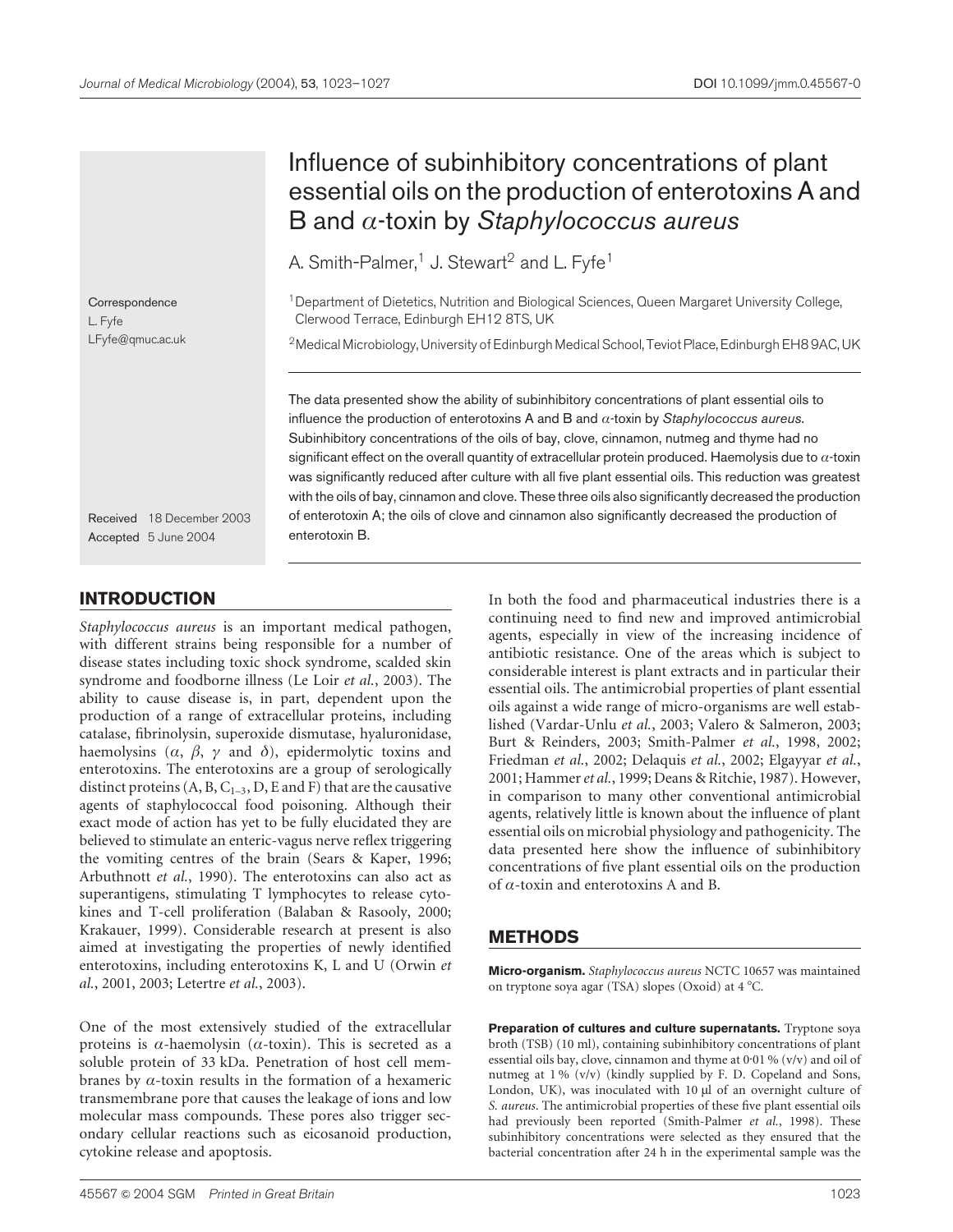<span id="page-1-0"></span>same as in the control (data not shown). Supernatants from 24 h cultures were obtained by centrifugation (1600 $g$ ) for 10 min.

Determination of extracellular protein concentration. The determination of extracellular protein concentration was based on the method of [Bradford \(1976\)](#page-3-0) using Coomassie Brilliant Blue G dye (Bio-Rad) diluted 1 : 5 and bovine serum albumin (Sigma-Aldrich) as the standard. Five millilitres of dye was added to 1 ml samples of culture supernatants and incubated at room temperature for 30 min. The  $A_{595}$ was read in triplicate using a Dynatech MR 500 plate reader. Controls included TSB alone, the value of which was subtracted from the experimental value to give the extracellular protein concentration.

 $\alpha$ -Toxin activity in the supernatant after culture with subinhibitory concentrations of plant essential oils.  $\alpha$ -Toxin activity was determined by incubating 1 ml samples of culture supernatant with 485 µl PBS (Sigma-Aldrich) to which was added rabbit erythrocytes (Scottish Antibody Production Unit, Law Hospital, Lanarkshire, UK) to achieve a final concentration of 1 %. Tubes were gently mixed by inversion, incubated at 37 °C for 30 min and then centrifuged (1000  $g$ ) for 5 min. The  $A_{550}$  was read in triplicate using a Dynatech MR 500 plate reader. To determine percentage haemolysis, controls were set up which contained 1 % erythrocytes and deionized water. Experimental results were expressed as the percentage haemolysis compared to the water lysed control, which was taken as 100 % haemolysis. Other controls contained PBS, TSB or TSB with subinhibitory concentrations of plant essential oils. No significant haemolysis was detected in these preparations [\(Smith-Palmer, 1](#page-3-0)999).

Direct effect of plant essential oils on the activity of  $\alpha$ -toxin. Experiments were conducted to determine whether plant essential oils directly inhibited the activity of  $\alpha$ -toxin. Plant essential oils (5 µl) were added to supernatants (10 ml) from S. aureus cultured in TSB only (therefore known to contain high levels of  $\alpha$ -toxin). All tubes were incubated at 37 °C for 1 h with constant mixing, and the samples were left to settle for 15 min, enabling the plant essential oils to separate out. Samples (1 ml) were removed and haemolytic activity was measured as before [\(Smith-Palmer, 1](#page-3-0)999).

Determination of intracellular  $\alpha$ -toxin activity after culture with subinhibitory concentrations of plant essential oils. Experiments were conducted to determine whether culture with plant essential oils prevented  $\alpha$ -toxin synthesized in the cell from being exported into the culture supernatant. S. aureus was cultured with subinhibitory concentrations of plant essential oils for 24 h, the supernatant was discarded, and the cells were washed twice in PBS and resuspended in 10 ml PBS. Cells were lysed on ice by sonication for 5 min and examined via light microscopy to ensure that all the cells were lysed. The lysate was centrifuged (1600  $g$ ) for 10 min to remove cell debris and the supernatant was examined for haemolytic activity as above [\(Smith-Palmer,](#page-3-0) 1999).

Influence of plant essential oils on enterotoxin production by S. **aureus.** The strain of S. aureus used produces enterotoxins A and B. Supernatants from S. aureus cultured with plant essential oils were examined for enterotoxin production using a reversed passive latex agglutination kit (Oxoid). The assays were conducted according to the manufacturer's instructions. Controls of TSB and control supernatants with and without plant essential oils showed that the oils did not interfere with the performance of the kit and detection of the enterotoxins.

Reproducibility and statistics. All measurements were conducted in triplicate within each experiment and each experiment was performed on at least three separate occasions. The two-tailed Student's t-test was used to analyse the data. Differences were judged to be statistically significant when  $P \le 0.05$ .

## RESULTS

Culture with subinhibitory concentrations of plant essential oils had no significant effect on the overall quantity of extracellular protein produced (Table 1).

S. aureus cultured in TSB alone showed 76. 5 % haemolysis due to  $\alpha$ -toxin (Table 1). This was significantly reduced after culture with all five plant essential oils. The extent of this reduction was very similar for the oils of bay, cinnamon and clove, with values of 19.6–22. 9 % haemolysis. The reduction was less after culture with the oils of nutmeg and thyme, with values of 59. 6 and 52. 2 %, respectively, both of which were still significantly less than the control.

Table 1 shows that the plant essential oils had no significant influence on the activity of  $\alpha$ -toxin when added to the supernatant of S. aureus cultured in TSB alone and thus shown to contain high levels of haemolytic activity. When S.

Table 1. Quantity of extracellular protein, and the haemolytic activity of  $\alpha$ -toxin, produced by S. aureus cultured with subinhibitory concentrations of plant essential oils

| <b>Culture conditions</b> | Extracellular protein concn<br>$\lceil \mu g \rceil$ protein<br>(ml culture supernatant) <sup>-1</sup> ] | Haemolysis $(\%)$ [in supernatant]<br>after culture of S. aureus in TSB<br>and $oil(s)$ | Haemolysis $(\%)$ [after addition of oil(s)<br>to supernatant after culture of<br>S. aureus in TSB alone] |
|---------------------------|----------------------------------------------------------------------------------------------------------|-----------------------------------------------------------------------------------------|-----------------------------------------------------------------------------------------------------------|
| Control                   | $37.25 \pm 1.59$                                                                                         | $76.5 + 3.7$                                                                            | $73.6 + 2.2$                                                                                              |
| Oil of bay                | $33.02 \pm 1.87$                                                                                         | $22.9 + 0.9*$                                                                           | $71.6 + 4.5$                                                                                              |
| Oil of cinnamon           | $29.75 + 2.25$                                                                                           | $19.6 \pm 1.3*$                                                                         | $74.9 + 5.0$                                                                                              |
| Oil of clove              | $33.18 \pm 1.73$                                                                                         | $20.4 + 1.5*$                                                                           | $73.1 + 4.8$                                                                                              |
| Oil of nutmeg             | $31.75 \pm 0.25$                                                                                         | $59.6 \pm 8.6^*$                                                                        | $78.2 \pm 6.2$                                                                                            |
| Oil of thyme              | $28.25 + 2.65$                                                                                           | $52.2 \pm 3.7^*$                                                                        | $80 \cdot 1 + 4 \cdot 9$                                                                                  |

The direct effect of plant essential oils on the activity of  $\alpha$ -toxin of S. aureus is also shown.

 $*P \leq 0.05$  compared to the corresponding control.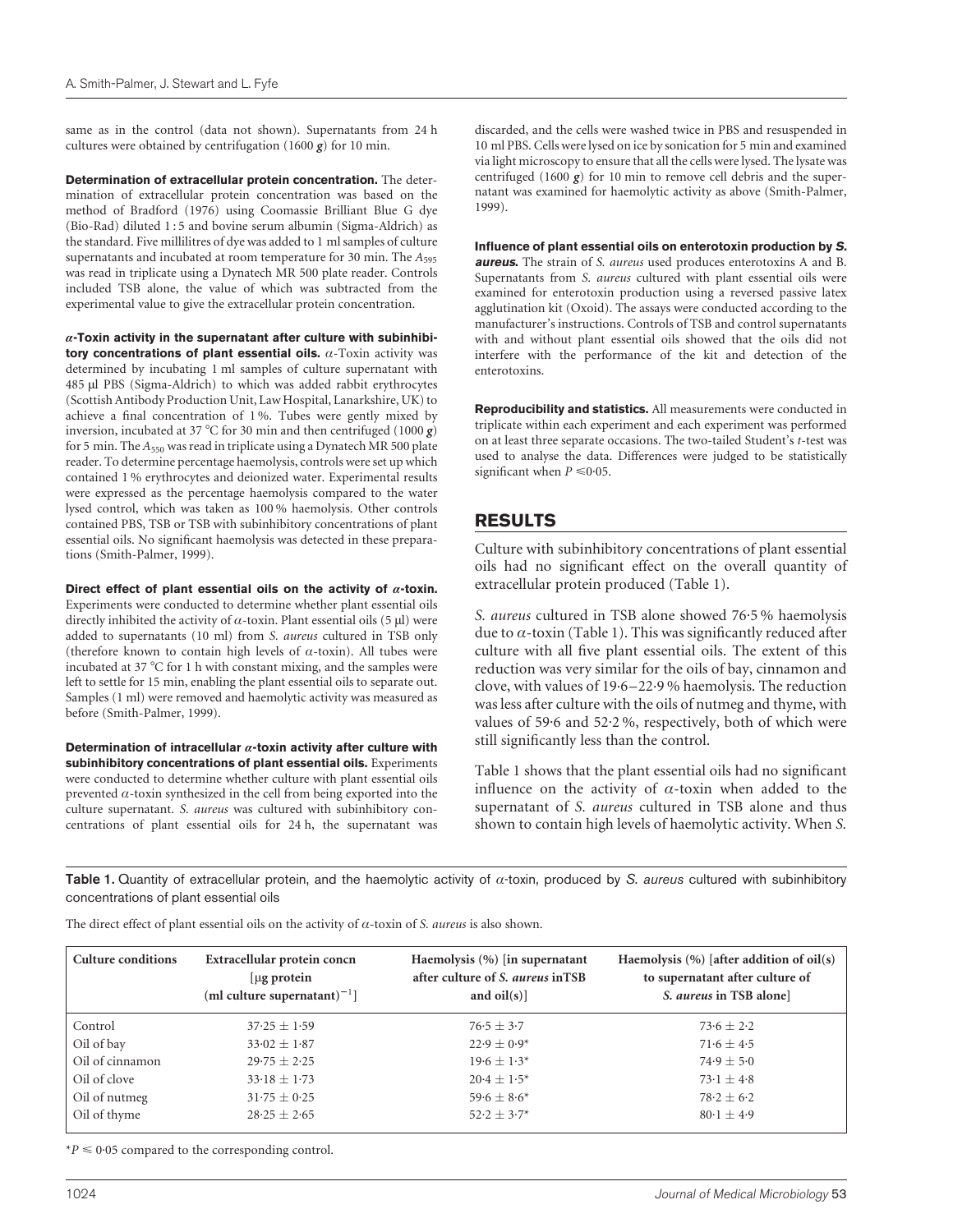aureus cultured with plant essential oils was lysed, very little haemolytic activity was detected, with no samples showing greater than 3 % haemolysis (data not shown).

S. aureus cultured in TSB alone secreted 13-1 ng enterotoxin A ml<sup>-1</sup> (Table 2). When cultured with the oils of bay, cinnamon and clove this was significantly reduced to 3. 7, 1. 3 and 3.2 ng ml<sup>-1</sup>, respectively. No significant changes were observed when cultured with the oils of either nutmeg or thyme. A significant decrease in the production of enterotoxin B was also observed following culture with the oils of clove and cinnamon. In the control supernatant, 204. 8 ng enterotoxin B ml<sup>-1</sup> was detected, compared with only  $44.8$ and 38 $\cdot$ 4 ng ml<sup>-1</sup> after culture with the oils of cinnamon and clove, respectively.

## **DISCUSSION**

The data show the ability of plant essential oils, especially the oils of bay, cinnamon and clove, even at subinhibitory concentrations, to cause a significant decrease in the production of key toxins, despite causing no change in the total extracellular protein production [\(Tables 1 and 2\).](#page-1-0)

It is widely recognized that the production of  $\alpha$ -toxin can be modulated by subinhibitory concentrations of antibiotics; for example[, Ohlsen](#page-3-0) et al. (1998) reported strong induction of  $\alpha$ -toxin by  $\beta$ -lactams and almost complete inhibition of expression by clindamycin. The suppression of  $\alpha$ -toxin production has also been reported with other antimicrobials, including glyercol monolaurate [\(Projan](#page-3-0) et al., 1994; [Schlievert](#page-3-0) et al., 1992). However,  $\alpha$ -toxin has not previously been shown to be modulated by plant essential oils. In contrast, the influence of plant compounds, namely extracts from olives and especially oleuropein [\(Tassou & Ny](#page-4-0)chas, 1994[; Nychas](#page-3-0) et al., 1990) and garlic (González-Fandos et al., 1994), on the production of enterotoxins has been demonstrated by other researchers. Plant essential oils have, however, recently been shown to influence the production of listeriolysin O and phosphatidylcholine-specific phospholipase C by Listeria monocytogenes [\(Smith-Palmer](#page-3-0) et al., 2002). Staphylococcal gastroenteritis does not result from the ingestion of S. aureus per se, but rather from enterotoxins which are pre-formed within the food [\(Le Loir](#page-3-0) et al., 2003). Consequently, the ability of essential oils, in particular clove and cinnamon, to decrease the production of enterotoxins adds impetus to their potential as novel natural food preservatives. This is an area of growing interest, especially as the antimicrobial properties of plant essential oils against a wide range of pathogens is becoming increasingly recognized and their potential application to foods is investigated [\(Valero & Salm](#page-4-0)eron, 2003[; Smith-Palmer](#page-3-0) et al., 2001; [Hao](#page-3-0) et al., 1998; [Lis-Balchin](#page-3-0) et al., 1998) as is this potential addition to active packaging and modified atmosphere packaging [\(Suppakul](#page-3-0) et al., 2003; [Skandamis &](#page-3-0) Nychas, 2001, 2002; [Nielson & Ri](#page-3-0)os, 2000). However, it should be taken into consideration that the results reported here were achieved after culture in TSB. Experiments are needed to establish if a similar reduction can be achieved in food, especially as the structure and properties of the food matrix are likely to influence toxin production.

The inhibition of enterotoxin and  $\alpha$ -toxin production by plant essential oils could have occurred at a number of points, including transcription, translation, export from the cell or direct inactivation of the toxin. Direct inactivation seems unlikely as the addition of plant essential oils to supernatants known to contain high levels of  $\alpha$ -toxin did not reduce haemolytic activity [\(Table 1\). T](#page-1-0)his is in contrast to the work of [Okubo](#page-3-0) et al. (1989), who reported that tea extract was able to inhibit the activity of  $\alpha$ -toxin directly. Similarly, the lack of intracellular haemolytic activity detected when the cells were lysed suggests that it was unlikely that there was an intracellular accumulation of  $\alpha$ -toxin resulting from the cells' inability to successfully export proteins.

Each of the plant essential oils is a complex mixture of esters, aldehydes, ketones and terpenes [\(Smith-Palmer](#page-3-0) et al., 2002), the exact composition depending upon the growth conditions of the plant. Thus it is likely that each plant essential oil will have multiple modes of action and multiple points of disruption to toxin production. This multi-component

Table 2. Production of enterotoxins A and B by S. aureus cultured with subinhibitory concentrations of plant essential oils

| Culture conditions | Amount of enterotoxin $(ng ml^{-1})$ |                |
|--------------------|--------------------------------------|----------------|
|                    | Enterotoxin A                        | Enterotoxin B  |
| Control            | $13.1 \pm 3.3$                       | $204.8 + 28.0$ |
| Oil of bay         | $3.7 \pm 0.9*$                       | $115.2 + 33.3$ |
| Oil of cinnamon    | $1.3 + 0.3*$                         | $44.8 + 7.0*$  |
| Oil of clove       | $3.2 + 0.4*$                         | $38.4 + 5.7*$  |
| Oil of nutmeg      | $12.8 + 2.3$                         | $179.2 + 28.0$ |
| Oil of thyme       | $14.0 + 3.0$                         | $230.4 + 22.8$ |

Enterotoxins A and B were detected using reversed passive latex agglutination.

 $*P \leq 0.05$  significant difference from the respective control.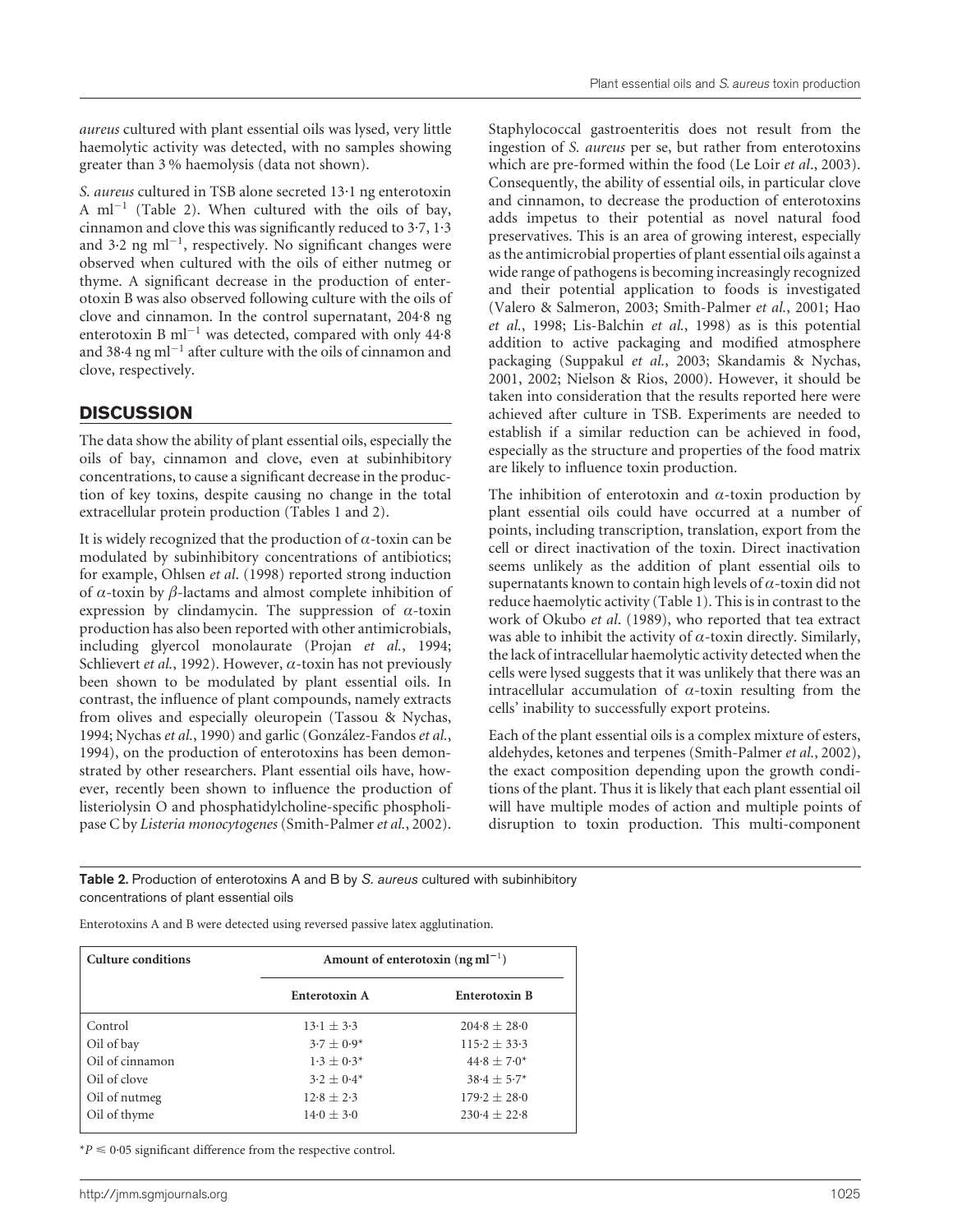<span id="page-3-0"></span>nature of plant essential oils is an advantage over many conventional antimicrobials, which have a single target site, as it is more difficult for bacteria to develop resistance. This is especially relevant at a time of increasing emergence of multiresistant pathogens. Furthermore, plant essential oils have a more natural image and hence are more readily accepted by consumers than antimicrobial agents they perceive as chemical and artificial.

The data presented here show the ability of selected plant essential oils to significantly reduce the production of key pathogenicity factors by S. aureus, namely  $\alpha$ -toxin and the enterotoxins A and B. This is potentially of considerable importance in the food and pharmaceutical industries and an exciting area for further development.

# ACKNOWLEDGEMENTS

The authors acknowledge F. D. Copeland and Sons, Colanol House, 5 Westfield Street, London, UK, for the generous supply of plant essential oils.

## REFERENCES

Arbuthnott, J. P., Coleman, D. C. & De Azavedo, J. S. (1990). Staphylococcal toxin in human disease. Soc Appl Bacteriol Symp Ser 69, 101S–107S.

Balaban, N. & Rasooly, A. (2000). Staphylococcal enterotoxins. Int J Food Microbiol 61, 1–10.

Bradford, M. M. (1976). A rapid and sensitive method for the quantitation of microgram quantities of protein utilizing the principle of protein-dye binding. Anal Biochem 72, 248–254.

Burt, S. A. & Reinders, R. D. (2003). Antibacterial activity of selected plant essential oils against Escherichia coli O157 : H7. Lett Appl Microbiol 36, 162–167.

Deans, S. G. & Ritchie, G. (1987). Antibacterial properties of plant essential oils. Int J Food Microbiol 5, 165–180.

Delaquis, P. J., Stanich, K., Girard, B. & Mazza, G. (2002). Antimicrobial activity of individual and mixed fractions of dill, cilantro, coriander and eucalyptus essential oils. Int J Food Microbiol 74, 101–109.

Elgayyar, M., Draughon, F. A., Golden, D. A. & Mount, J. R. (2001). Antimicrobial activity of essential oils from plants against selected pathogenic and saprophytic microorganisms. J Food Prot 64, 1019– 1024.

Friedman, M., Henika, P. R. & Mandrell, R. E. (2002). Bactericidal activities of plant essential oils and some of their isolated constituents against Campylobacter jejuni, Escherichia coli, Listeria monocytogenes, and Salmonella enterica. J Food Prot 65, 1545–1560.

González-Fandos, E., García-López, M. L., Sierra, M. L. & Otero, A. (1994). Staphylococcal growth and enterotoxins (A-D) and thermonucleases synthesis in the presence of dehydrated garlic. J Appl Bacteriol 77, 549–552.

Hammer, K. A., Carson, C. F. & Riley, T. V. (1999). Antimicrobial activity of essential oils and other plant extracts. J Appl Microbiol 86, 985–990.

Hao, Y. Y., Brackett, R. E. & Doyle, M. P. (1998). Efficacy of plant extracts in inhibiting Aeromonas hydrophila and Listeria monocytogenes in refrigerated cooked poultry. Food Microbiol 15, 367–378.

Krakauer, T. (1999). Immune response to staphylococcal superantigens. Immunol Res 20, 163–173.

Le Loir, Y., Baron, F. & Gautier, M. (2003). Staphylococcus aureus and food poisoning. Genet Mol Res 2, 63–76.

Letertre, C., Perelle, S., Dilasser, F. & Fach, P. (2003). Identification of a new putative enterotoxin SEU encoded by the egc cluster of Staphylococcus aureus. J Appl Microbiol 95, 38–43.

Lis-Balchin, M., Buchbauer, G., Hirtenlehner, T. & Resch, M. (1998). Antimicrobial activity of Pelargonium essential oils added to a quiche filling as a model food system. Lett Appl Microbiol 27, 207–210.

Nielson, P. V. & Rios, R. (2000). Inhibition of fungal growth on bread by volatile components from spices and herbs, and the possible application in active packaging, with special emphasis on mustard essential oil. Int J Food Microbiol 60, 219–229.

Nychas, G. J. E., Tassou, S. C. & Board, R. G. (1990). Phenolic extract from olives: inhibition of Staphylococcus aureus. Lett Appl Microbiol 42, 217–220.

Ohlsen, K., Ziebuhr, W., Koller, K.-P., Hell, W., Wichelhaus, T. A. & Hacker, J. (1998). Effects of subinhibitory concentrations of antibiotics on alpha-toxin (hla) gene expression of methicillin-sensitive and methicillin-resistant Staphylococcus aureus isolates. Antimicrob Agents Chemother 42, 2817–2823.

Okubo, S., Ikigai, H., Toda, M. & Shimamura, T. (1989). The anti-haemolysin activity of tea and coffee. Lett Appl Microbiol 9, 65–66.

Orwin, P. M., Leung, D. Y., Donahue, H. L., Novick, R. P. & Schlievert, P. M. (2001). Biochemical and biological properties of Staphylococcal enterotoxin K. Infect Immun 69, 360–366.

Orwin, P. M., Fitzgerald, J. R., Leung, D. Y., Gutierrez, J. A., Bohach, G. A. & Schlievert, P. M. (2003). Characterization of Staphylococcus aureus enterotoxin L. Infect Immun 71, 2916–2919.

Projan, S. J., Brown-Skrobot, S., Schlievert, P. M., Vandenesch, F. & Novick, R. P. (1994). Glycerol monolaurate inhibits the production of  $\beta$ -lactamase, toxic shock syndrome toxin 1, and other staphylococcal exoproteins by interfering with signal transduction. J Bacteriol 176, 4204–4209.

Schlievert, P. M., Deringer, J. P., Kim, M. H., Projan, S. J. & Novick, R. P. (1992). Effect of glycerol monolaurate on bacterial growth and toxin production. Antimicrob Agents Chemother 36, 626–631.

Sears, C. L. & Kaper, J. B. (1996). Enteric bacterial toxins: mechanisms of action and linkage to intestinal secretion. Microbiol Rev 60, 167–215.

Skandamis, P. N. & Nychas, G. J. (2001). Effect of oregano essential oil on microbiological and physico-chemical attributes of minced meat stored in air and modified atmospheres. J Appl Microbiol 91, 1011–1022.

Skandamis, P. N. & Nychas, G. J. (2002). Preservation of fresh meat with active and modified atmosphere packaging conditions. Int J Food Microbiol 79, 35–45.

Smith-Palmer, A. (1999). The antimicrobial properties of plant essential oils against foodborne pathogens. PhD thesis, Queen Margaret University College, Edinburgh, UK.

Smith-Palmer, A., Stewart, J. & Fyfe, L. (1998). Antimicrobial properties of plant essential oils and essences against five important food-borne pathogens. Lett Appl Microbiol 26, 118–122.

Smith-Palmer, A., Stewart, J. & Fyfe, L. (2001). The potential application of plant essential oils as natural food preservatives in soft cheese. Food Microbiol 18, 463–470.

Smith-Palmer, A., Stewart, J. & Fyfe, L. (2002). Inhibition of listeriolysin O and phosphatidylcholine-specific phospholipase C production by Listeria monocytogenes by subinhibitory concentrations of plant essential oils. J Med Microbiol 51, 1–8.

Suppakul, P., Miltz, J., Sonneveld, K. & Bigger, S. W. (2003).